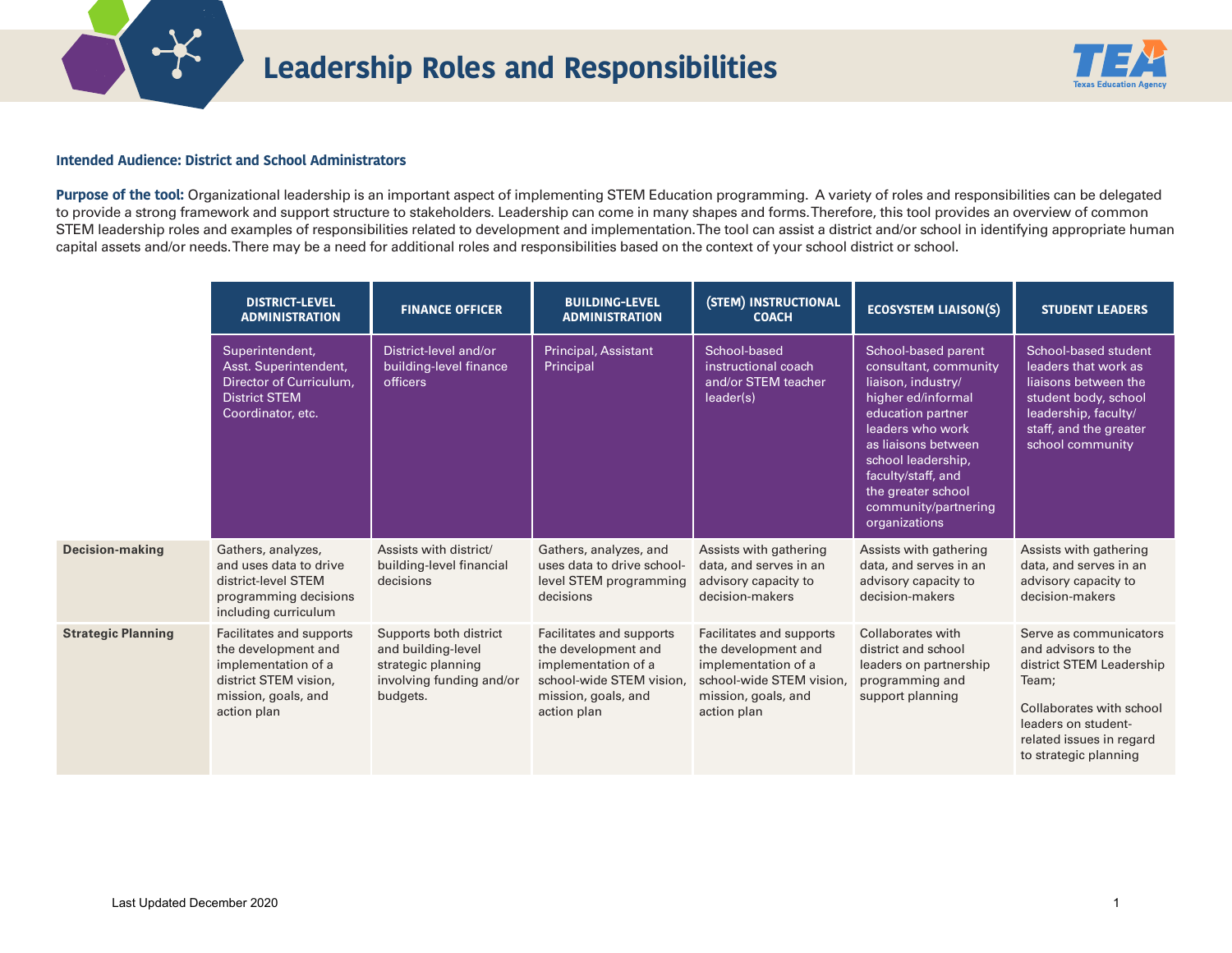|                                                     | <b>DISTRICT-LEVEL</b><br><b>ADMINISTRATION</b>                                                                                                                                                                                                                               | <b>FINANCE OFFICER</b>                                                                                                                        | <b>BUILDING-LEVEL</b><br><b>ADMINISTRATION</b>                                                                                                                                                                                                                  | (STEM) INSTRUCTIONAL<br><b>COACH</b>                                                                                                                                                                                                                                                                                                                    | <b>ECOSYSTEM LIAISON(S)</b>                                                                                                                                                        | <b>STUDENT LEADERS</b>                                                                                                                            |
|-----------------------------------------------------|------------------------------------------------------------------------------------------------------------------------------------------------------------------------------------------------------------------------------------------------------------------------------|-----------------------------------------------------------------------------------------------------------------------------------------------|-----------------------------------------------------------------------------------------------------------------------------------------------------------------------------------------------------------------------------------------------------------------|---------------------------------------------------------------------------------------------------------------------------------------------------------------------------------------------------------------------------------------------------------------------------------------------------------------------------------------------------------|------------------------------------------------------------------------------------------------------------------------------------------------------------------------------------|---------------------------------------------------------------------------------------------------------------------------------------------------|
| <b>Accountability</b>                               | Is ultimately held<br>accountable for meeting<br>the goals of the district-<br>wide STEM program<br>implementation and<br>sustainability of the<br>program over time<br>Holds district and<br>building administrators<br>accountable for meeting<br>district-wide STEM goals | Is held accountable for<br>budget and financial<br>components of the STEM<br>program                                                          | Is ultimately held<br>accountable for meeting<br>the goals of the STEM<br>program and sustaining<br>the program over time<br>Holds faculty and staff<br>accountable for meeting<br>school-wide STEM goals                                                       | Is held accountable for<br>responsibilities related<br>to STEM program<br>implementation as<br>identified by the school<br>administration<br>Assists the school<br>administration in<br>holding faculty and staff<br>accountable for meeting<br>school-wide STEM goals                                                                                  | Is held accountable<br>for partnership<br>responsibilities identified<br>by and agreed upon by<br>partnership entities                                                             | Is held accountable for<br>student STEM leadership<br>responsibilities as<br>identified by the STEM<br>leadership team and/or<br>teacher advisors |
| <b>Budgetary Support/</b><br><b>Allocations</b>     | Makes budgetary<br>decisions and provides<br>financial support for<br>STEM at a district-<br>funding level; allocates<br>funding/positions for<br><b>STEM leadership</b>                                                                                                     | Involved in budgetary<br>decisions at both the<br>district and building-level                                                                 | Makes budgetary<br>decisions and provides<br>financial support for<br>STEM at a building-<br>funding level (e.g.<br>STEM human capital,<br>resources and materials,<br>experiential learning<br>experiences for<br>students, professional<br>development, etc.) | Serves in an advisory<br>capacity to decision-<br>makers                                                                                                                                                                                                                                                                                                | Can assist in soliciting<br>or garnering financial<br>support and donations                                                                                                        | N/A                                                                                                                                               |
| <b>Operational Protocols</b>                        | Creates and upholds<br>protocols related to<br>district functions and<br>operations at all levels<br>(e.g. hiring processes,<br>use of buildings and<br>grounds, PD travel, etc.)                                                                                            | Provides guidance<br>for district protocols<br>related to funding (e.g.<br>budget approvals, grant<br>processes, use of Title<br>funds, etc.) | Creates, communicates,<br>and upholds protocols<br>at the building-level (e.g.<br>processes for acquiring<br>STEM materials, grant<br>writing, off-campus<br>activities, etc.)                                                                                  | Assists in communicating N/A<br>protocols to staff and<br>ecosystem                                                                                                                                                                                                                                                                                     |                                                                                                                                                                                    | N/A                                                                                                                                               |
| <b>STEM Professional</b><br><b>Development (PD)</b> | Provides budgetary<br>support for STEM<br>Programming and PD<br><b>Provide STEM Education</b><br>Leadership and teacher<br><b>PD</b><br>Set STEM learning goals<br>for the district                                                                                          | Assists with budgetary<br>support/allocations for<br><b>STEM PD</b>                                                                           | Engages in current STEM<br>PD that is aligned with<br>organizational goals and<br>the professional learning<br>needs of the individual;<br>encourages and supports<br>on-going STEM PD for<br>teachers and staff                                                | Engages in current STEM<br>PD that is aligned with<br>organizational goals and<br>the professional learning<br>needs of the individual;<br>encourages and supports<br>on-going STEM PD<br>for teachers and staff;<br>facilitates STEM PD in the<br>school (e.g. workshops,<br>PLCs, webinars, etc.);<br>facilitates trainings for<br>ecosystem partners | Engages in learning<br>activities and trainings<br>specific to the school<br>context and working with<br>PK-12 students to assist<br>with socialization into the<br>school-setting | Engages in student<br>leadership workshops<br>(facilitated and guided by<br>teacher advisors)                                                     |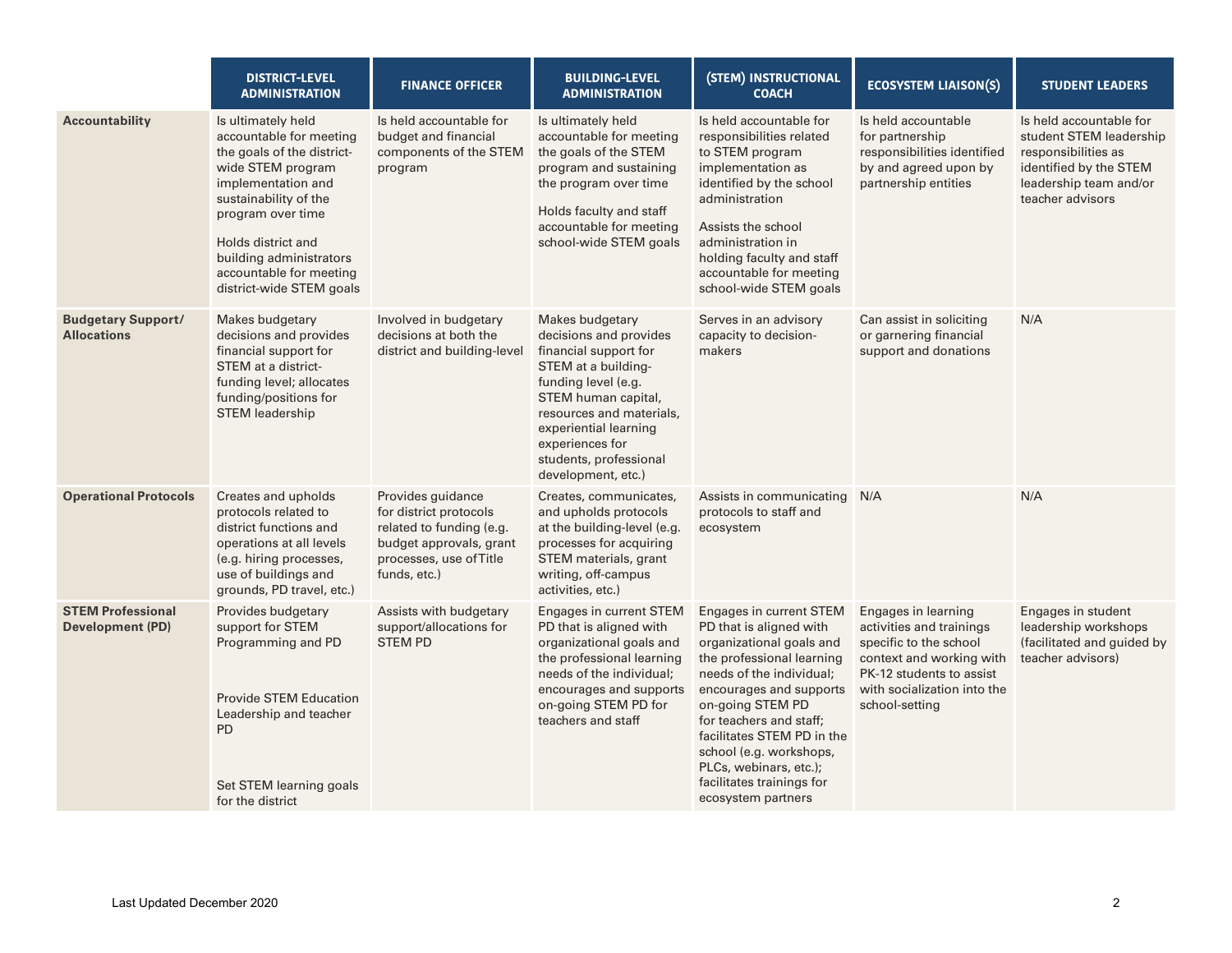|                                                                                         | <b>DISTRICT-LEVEL</b><br><b>ADMINISTRATION</b>                                                                                                                                                                                                                                                                                                                 | <b>FINANCE OFFICER</b>                                                                    | <b>BUILDING-LEVEL</b><br><b>ADMINISTRATION</b>                                                                                                                                                                                                                                                                                                                                                                                                                                                                                                                                       | (STEM) INSTRUCTIONAL<br><b>COACH</b>                                                                                                                                                                                                                                                                                                                                                                                                                                                                                                                                                                                                                                                | <b>ECOSYSTEM LIAISON(S)</b>                                                                                                                                                                                                                                                                                                                                                   | <b>STUDENT LEADERS</b>                                                                                                                                                                                                                                                                                |
|-----------------------------------------------------------------------------------------|----------------------------------------------------------------------------------------------------------------------------------------------------------------------------------------------------------------------------------------------------------------------------------------------------------------------------------------------------------------|-------------------------------------------------------------------------------------------|--------------------------------------------------------------------------------------------------------------------------------------------------------------------------------------------------------------------------------------------------------------------------------------------------------------------------------------------------------------------------------------------------------------------------------------------------------------------------------------------------------------------------------------------------------------------------------------|-------------------------------------------------------------------------------------------------------------------------------------------------------------------------------------------------------------------------------------------------------------------------------------------------------------------------------------------------------------------------------------------------------------------------------------------------------------------------------------------------------------------------------------------------------------------------------------------------------------------------------------------------------------------------------------|-------------------------------------------------------------------------------------------------------------------------------------------------------------------------------------------------------------------------------------------------------------------------------------------------------------------------------------------------------------------------------|-------------------------------------------------------------------------------------------------------------------------------------------------------------------------------------------------------------------------------------------------------------------------------------------------------|
| <b>Curricular Aspects of</b><br><b>STEM Teaching and</b><br><b>Learning Experiences</b> | Provides support to<br>school-based STEM<br>programs as needed<br>Provide a district<br>wide plan for PK-12<br>STEM continuum of<br>experiences<br>Provide guidance to HS<br>in developing STEM<br>pathways aligned to<br>postsecondary<br>Assure Elem and MS<br><b>STEM</b> feeder patterns<br>to HS prepare students<br>to succeed in HS STEM<br>programming | Provides financial/<br>budgetary guidance<br>to school-based STEM<br>programs as needed   | For school-based<br>program implementation:<br>$\circ$ Facilitates and quides<br><b>STEM</b> curricular<br>decision-making<br>○ Leads building-wide<br><b>STEM</b> initiatives (or<br>this can be delegated<br>to the STEM Coach)<br>$\circ$ Develops a master<br>schedule that takes<br>into consideration<br>STEM teaching and<br>learning needs<br>$\circ$ Schedules common<br>planning time for<br>teachers<br>O Acquires financial/<br>resource support<br>for STEM learning<br>experiences<br>○ Assesses STEM<br>teaching/provides<br>constructive feedback<br>for improvement | For school-based<br>program implementation:<br>○ Advises/Assists<br>administration<br>with organizational<br>responsibilities related<br>to STEM curricular<br>programming<br>○ Leads/Assists in<br>leading building-wide<br><b>STEM</b> initiatives<br>O Provides building-<br>wide guidance with<br><b>STEM</b> curricular<br>programming<br>and professional<br>development<br>$\circ$ Provides teacher<br>guidance and support<br>related to STEM<br>instructional practices<br>in the classroom<br>(e.g. PBL, Design<br>Thinking, Technology<br>Integration, Content<br>Integration, etc.)<br>○ Assesses STEM<br>teaching/provides<br>constructive feedback<br>for improvement | For district-wide and/or<br>school-based program<br>implementation support<br>is dependent upon the<br>type of partnership and<br>context of the school<br>community.<br>$\circ$ Assists with the<br>planning and<br>implementation of<br><b>STEM</b> events and<br>activities involving<br>families, the<br>community, higher<br>education partners, or<br>industry partners | For school-based<br>program implementation:<br>$\circ$ Engage as learners<br>and as leaders in<br><b>STEM</b> learning<br>experiences<br>○ Assist in leading<br>school-wide STEM<br>activities and events<br>○ Market STEM<br>activities/events to the<br>student body; Recruit<br>student volunteers |
| <b>STEM Partner Outreach</b>                                                            | <b>Builds and maintains</b><br>relationships with<br>family and community<br>partners (district-wide<br>partnerships)<br>Can assist in acquiring<br>volunteers from the<br>community to share<br>talent, skill, expertise,<br>and time in the school                                                                                                           | Communicates with<br>partners regarding<br>financial/budget aspects<br>of the partnership | <b>Builds and maintains</b><br>relationships with<br>family and community<br>partners (school-based<br>partnerships)                                                                                                                                                                                                                                                                                                                                                                                                                                                                 | <b>Builds and maintains</b><br>relationships with<br>family and community<br>partners (school-based<br>partnerships)                                                                                                                                                                                                                                                                                                                                                                                                                                                                                                                                                                | <b>Builds and maintains</b><br>relationships with district<br>and/or school leadership                                                                                                                                                                                                                                                                                        | Assists district and<br>building-level leadership<br>with building and<br>maintaining relationships<br>with families and the<br>community                                                                                                                                                             |